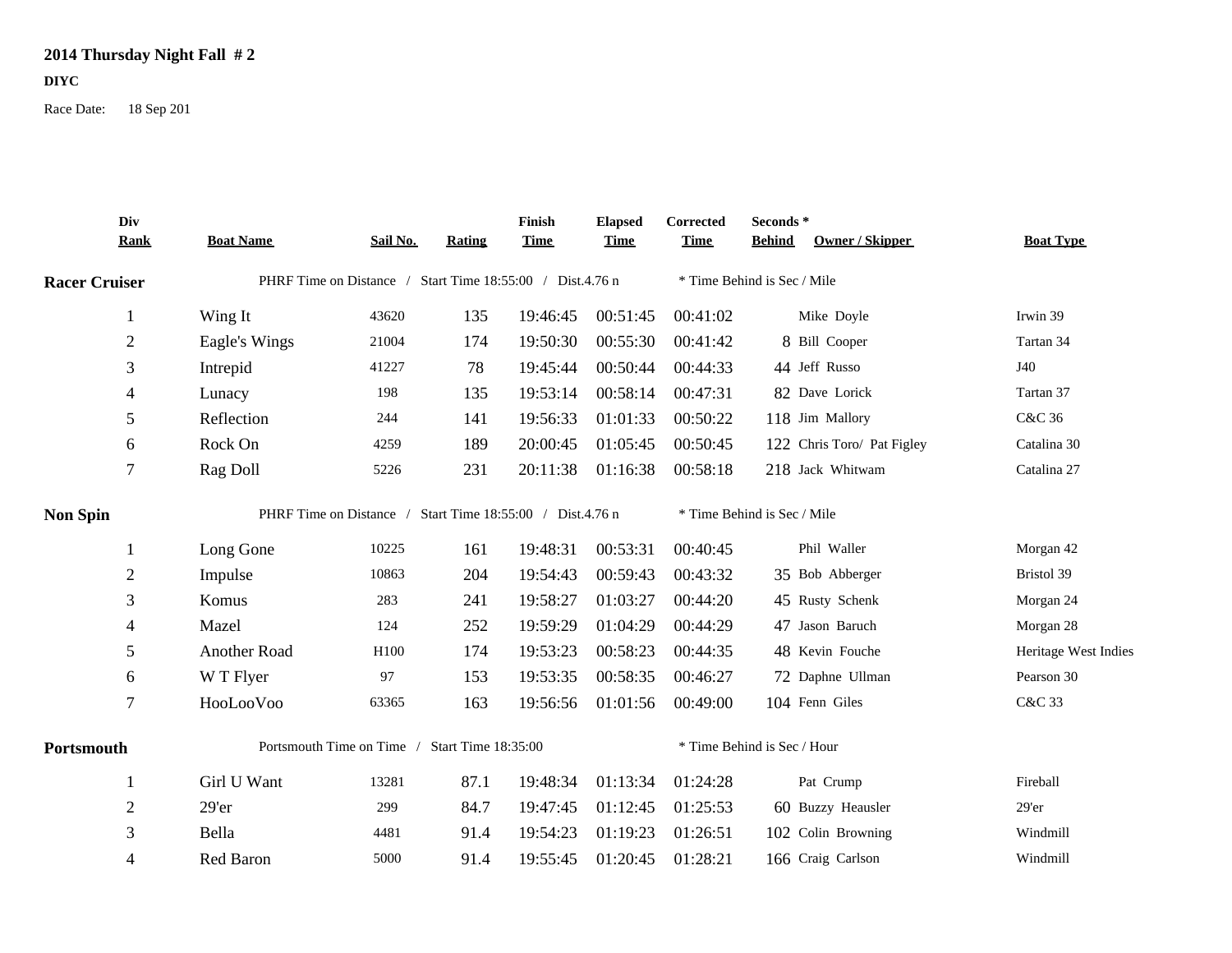|                  | 5                | Harp                                                      | 504                                                       | 90.4 |          | 19:59:14 01:24:14 | 01:33:11                    | 372 Deborah Shackleford       | <b>Flying Scot</b> |  |
|------------------|------------------|-----------------------------------------------------------|-----------------------------------------------------------|------|----------|-------------------|-----------------------------|-------------------------------|--------------------|--|
| Spin B           |                  |                                                           | PHRF Time on Distance / Start Time 18:45:00 / Dist.6.25 n |      |          |                   |                             | * Time Behind is Sec / Mile   |                    |  |
|                  | $\mathbf{1}$     | Alliance                                                  | 734                                                       | 111  | 19:50:18 | 01:05:18          | 00:53:44                    | Bob Glaser/ Tom Berry         | Capri 30           |  |
|                  | $\overline{2}$   | Privateer                                                 | 282                                                       | 132  | 19:53:18 | 01:08:18          | 00:54:33                    | 8 Chris Jones                 | S <sub>2</sub> 9.1 |  |
|                  | 3                | Bay Wolf                                                  | 40177                                                     | 132  | 19:53:32 | 01:08:32          | 00:54:47                    | 10 John Brennan               | S <sub>2</sub> 9.1 |  |
|                  | 4                | Tenacity                                                  | 241                                                       | 132  | 19:53:46 | 01:08:46          | 00:55:01                    | 12 Ken Hardy                  | Laser 28           |  |
|                  | 5                | Untouchable                                               | 11                                                        | 111  | 19:51:43 | 01:06:43          | 00:55:09                    | 14 Allen Saunders             | Elliott 770        |  |
|                  | 6                | Meltemi                                                   | 40787                                                     | 132  | 19:54:04 | 01:09:04          | 00:55:19                    | 15 Alex Korakis               | S <sub>2</sub> 9.1 |  |
|                  | $\boldsymbol{7}$ | Junior                                                    | 41186                                                     | 123  | 19:54:53 | 01:09:53          | 00:57:04                    | 32 Frank Selph Jr             | J27                |  |
|                  | 8                | Volant II                                                 | 99                                                        | 177  | 20:02:10 | 01:17:10          | 00:58:44                    | 48 John Gifford               | J22                |  |
|                  | 9                | Boat                                                      | 57                                                        | 156  | 20:00:08 | 01:15:08          | 00:58:53                    | 49 Larry Willis               | Wavelengh 24       |  |
|                  | 10               | Forerunner                                                | 23656                                                     | 132  | 19:58:56 | 01:13:56          | 01:00:11                    | 62 Tim Ruman/ Frank Selph     | <b>J30</b>         |  |
|                  | 11               | Whirligig                                                 | 82                                                        | 141  | 20:01:01 | 01:16:01          | 01:01:20                    | 73 Charlie Cushing            | Ulitimate 20       |  |
|                  | 12               | Abracadabra                                               | 511                                                       | 156  | 20:05:16 | 01:20:16          | 01:04:01                    | 99 Bob Van Horn/ Doug Roberts | Wavelength 24      |  |
| <b>RAF</b>       | 14               | Dr Bligh                                                  | $30\,$                                                    | 132  | 19:59:08 |                   |                             | 56 Mike Maher                 | S <sub>2</sub> 9.1 |  |
| <b>Melges 24</b> |                  | PHRF Time on Distance / Start Time 18:40:00 / Dist.6.25 n |                                                           |      |          |                   | * Time Behind is Sec / Mile |                               |                    |  |
|                  | 1                | Wicked Witch                                              | 719                                                       | 75   | 19:43:49 | 01:03:49          | 00:56:00                    | Joe Blouin                    | Melges 24          |  |
|                  | $\overline{c}$   | Rogue                                                     | 457                                                       | 75   | 19:44:02 | 01:04:02          | 00:56:13                    | 2 Bob Kroetsch                | Melges 24          |  |
|                  | 3                | Whiplash                                                  | 27                                                        | 75   | 19:44:28 | 01:04:28          | 00:56:39                    | 6 David Clement               | Melges 24          |  |
|                  | $\overline{4}$   | Carmelita                                                 | 119                                                       | 75   | 19:45:37 | 01:05:37          | 00:57:48                    | 17 J.A. Booker                | Melges 24          |  |
| Spin A           |                  | PHRF Time on Distance / Start Time 18:50:00 / Dist.6.25 n |                                                           |      |          |                   | * Time Behind is Sec / Mile |                               |                    |  |
|                  | 1                | Wired                                                     | 39511                                                     | 42   | 19:48:54 | 00:58:54          | 00:54:32                    | Allen Thomas                  | Farr 395           |  |
|                  | $\sqrt{2}$       | Fire & Ice                                                | 83198                                                     | 81   | 19:55:05 | 01:05:05          | 00:56:39                    | 20 George Cussins             | J105               |  |
|                  | 3                | No Limit                                                  | 39526                                                     | 42   | 19:51:03 | 01:01:03          | 00:56:41                    | 21 Burns/Hobbs/ Zonnenberg    | Farr 395           |  |
|                  | 4                | Rocket                                                    | 48                                                        | 72   | 19:54:28 | 01:04:28          | 00:56:58                    | 23 Tarry Grimsdale            | <b>J35</b>         |  |
|                  | 5                | Time Bandit                                               | 73                                                        | 72   | 19:54:56 | 01:04:56          | 00:57:26                    | 28 George Haynie              | J35                |  |
|                  | 6                | Kicks                                                     | 50                                                        | 99   | 19:59:00 | 01:09:00          | 00:58:41                    | 40 Peter Hartleb              | <b>J92S</b>        |  |
| <b>RAF</b>       | 8                | Tampa Girl                                                | 83242                                                     | 54   | 19:55:19 |                   |                             | <b>Bill Terry</b>             | J120               |  |